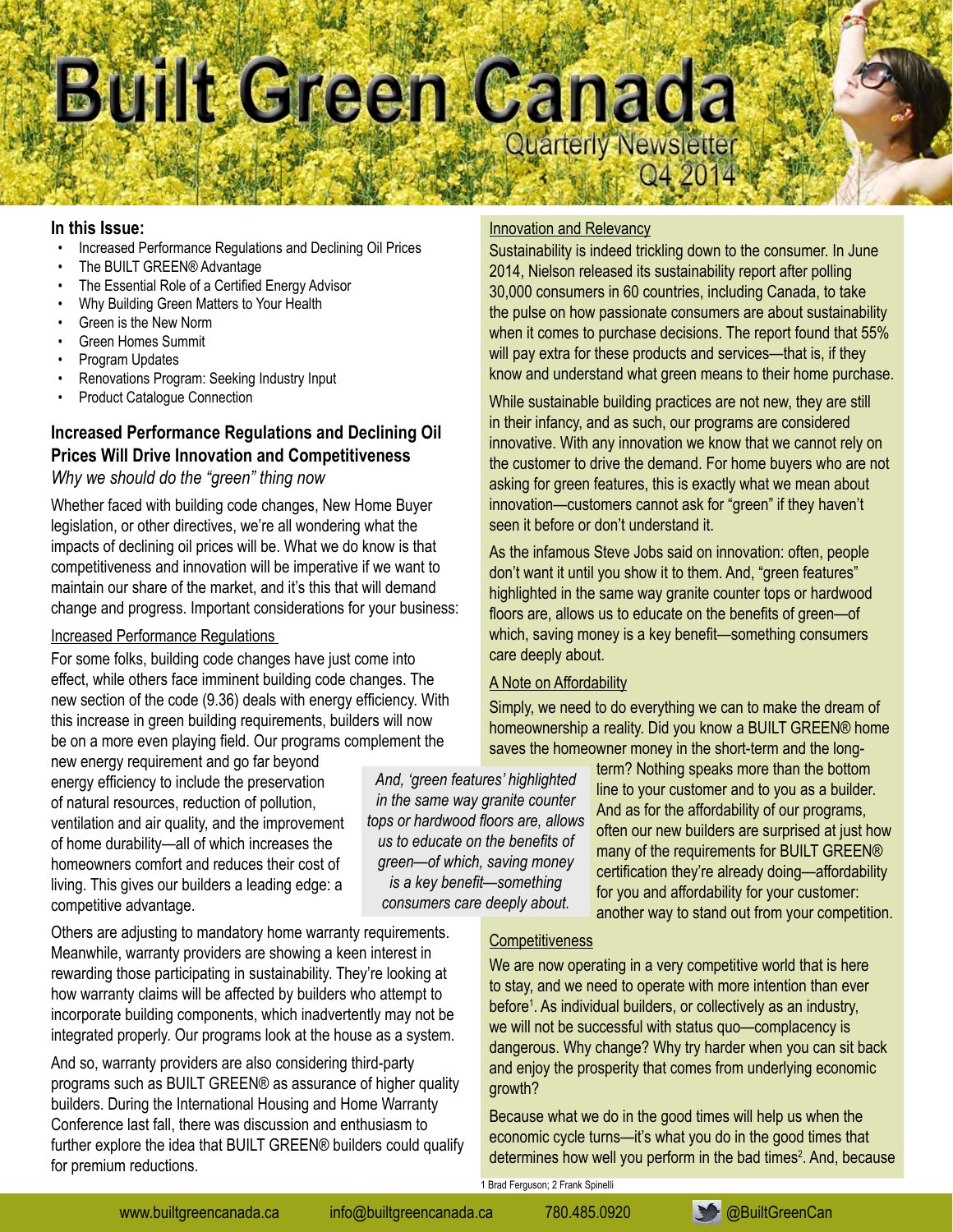early indicators are showing minimal growth over the 2015 period. Look at your own organization…and look at yourself. What are you investing in today that will allow you to reap dividends in two to three years and beyond?

Let's do the green thing, and let's enjoy what goes with that—innovation, affordability, potential premium reductions, and a competitive advantage.

#### **The BUILT GREEN® Advantage**

*Some builders have a head start on the new building code changes*

As the industry faces incoming building code changes, for the first time, energy has been directly addressed—and that means escalating costs to build a home. At the same time, builders will move to a more even playing field with the increased regulations, including green building requirements.

That gives builders engaged in an energy-efficient program a leading edge: a competitive advantage. The BUILT GREEN® program, for example, goes far beyond energy efficiency.

BUILT GREEN® programs complement the new energy requirement; specifically, the new section of the code (9.36). Homebuilders will now have a choice as to how they achieve the requirement—either with a prescriptive path or a performance standard, utilizing the federal EnerGuide program.

For builders participating in the BUILT GREEN® program, using the performance path, they know how to take those same dollars that would be used on the prescriptive path and get a better result for the home buyer. The energy efficiency in the BUILT GREEN® program is what requires some investment; many of the rest of the program's measures are cost neutral or even save money. As a result, a builder can spend the same money, be code compliant, and participate in the program. Read more [here](http://builtgreencanada.ca/the-built-green-advantage?id=1456).

## **BUILT GREEN**® **BUILDER FEATURE Bedrock Homes: Green is the New Norm**

In 2011, Bedrock Homes responded to demand for energy efficiency and green options for homeowners. After researching green building programs, they considered Built Green Canada their best option. When they started going through the checklists, they realized there was a lot they were already doing, but there was still work to do.

The BUILT GREEN® programs are set up in two ways. The first allows builders to use pre-fabricated checklists towards bronze, silver, gold or platinum certification. The second allows builders to pick and choose points from within each of the seven areas of the program's focus: energy efficiency, materials and methods, indoor air quality, ventilation, waste management, water management and business practices. As such, builders can produce sustainable homes through the program, whether they want to dive in and research each item to tailor their build or use checklists set up to put them at a certain certification.



Kyle Beatty, Purchasing Manager at Bedrock Homes, was of the former mentality. Prior to enrolling homes in the program, Beatty went through the checklist point by point, met with tradespeople, and researched items

that had the greatest green benefits for the lowest cost to clients. Since then, Bedrock Homes has completed 275 homes in the BUILT GREEN® program with the majority being Gold or Silver certification. [Read](http://builtgreencanada.ca/bedrock-homes-green-is-the-new-norm?id=1456) more here

## **Alberta Green Homes Summit**

Focused on residential construction, this summit is geared towards building at above-code standards and will include sessions on many regional energy and green building standards.

The keynote is presented by Sean Pander, Green Building Program Manager, *City of Vancouver: Greenest City Approaches to Buildings*: Creating Opportunities for People and Business. Learn how green buildings form a key element of *Vancouver's Greenest City Action Plan*, the tools and approaches the city is using to achieve its targets, and how this creates opportunities for both people and business.

The agenda includes a full day of sessions and expert presenters:

- Let it Rain! Let it Rain!
- Residential Rainwater Harvesting Opportunities in Alberta;
- Development of Simple Protocols to Conduct Post Occupancy Evaluation (POE) of LEED Residential Homes
- in Manitoba; Green Homes – 20 Tough Questions, 20 Real Answers;
- **ENERGY PROGRAMS IN CANADA**
- Beautiful, Sustainable, Uncertified. A case-study look at 3 high performance sustainable homes that remain uncertified & why;
- How to: Net-zero & Passive House:
- Mattamy Homes Calgary: the Path to Affordable Net Zero Housing Communities;
- Where are the Alberta energy efficiency programs?

Member: \$195, Non-member: \$250. To register: [www.eventbrite.](http://www.eventbrite.ca/e/green-homes-summit-tickets-12569966107) [ca/e/green-homes-summit-tickets-12569966107.](http://www.eventbrite.ca/e/green-homes-summit-tickets-12569966107) When: January 29, 2015; Time: 7:30 a.m. to 4:30 p.m.; Royal Glenora Club - Edmonton, Alberta.

\*Use the BUILT GREEN® promo code to receive a \$55 discount. Registrants will be entered into a draw to win their registration free.

This is presented by Canada Green Building Council.

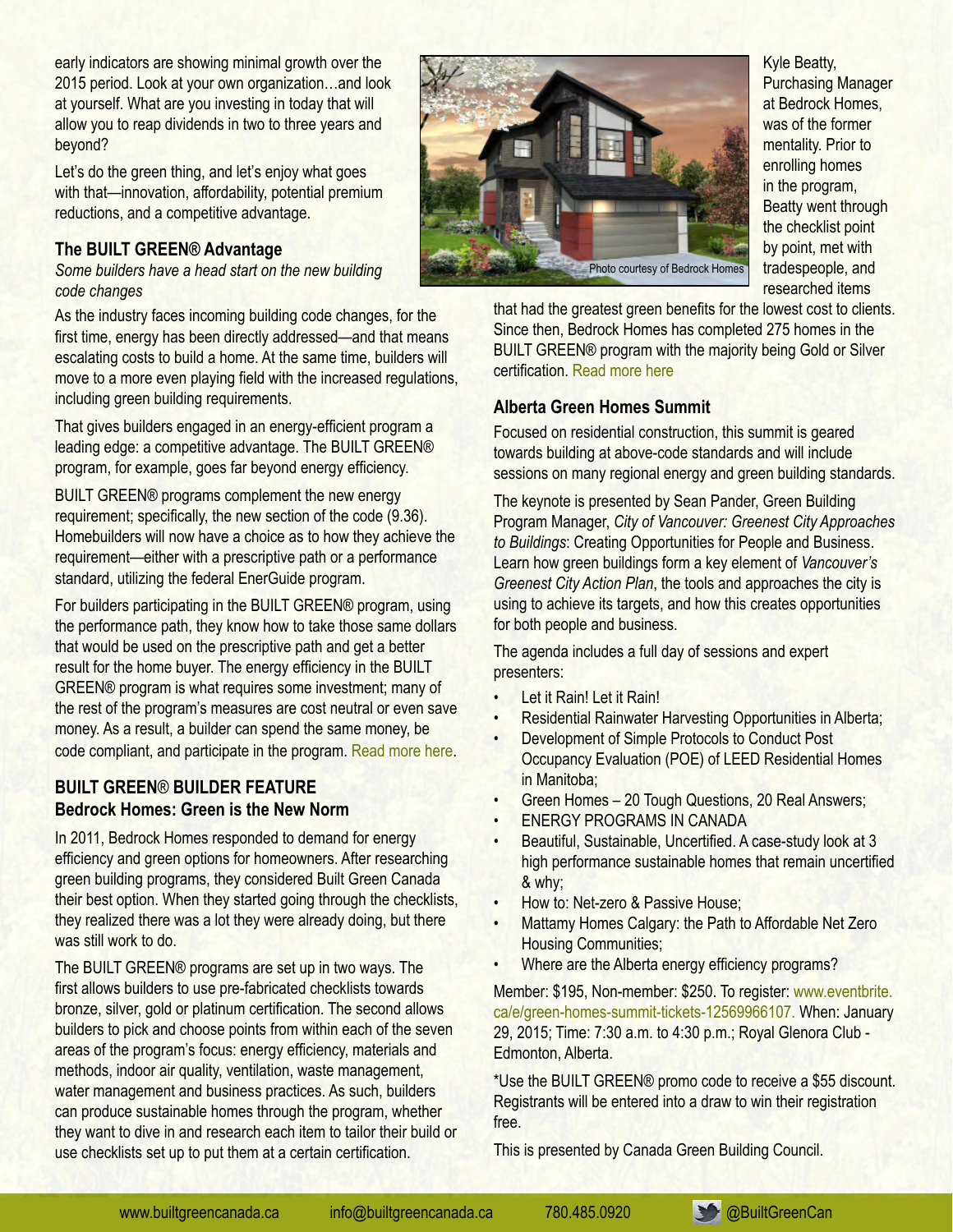## **The Essential Role of a Certified Energy Advisor**



With the building code changes and the increased emphasis on energy efficiency, the role of a Certified Energy Advisor (CEA) becomes ever more essential. Experts in energy efficiency, they're certified by Natural Resources Canada to deliver the EnerGuide Rating Service for new homes.

These folks have honed strong energy advising skills through years of related practice, and their role is invaluable in sustainable building practices. Built Green Canada, and those builders involved in our programs, is lucky to work with some very knowledgeable, experienced Certified Energy Advisors. We encourage you to fully utilize these folks in your builds; they have so much to offer you and your customers. Read "Why Building Green Matters to Your Health" and learn more about Matt Grace with Mission Green Buildings, one of the terrific CEAs we work with, and member of our Technical Standards Committee. [Read](http://www.builtgreencanada.ca/why-building-green-matters-to-your-health?id=1456) [more](http://www.builtgreencanada.ca/why-building-green-matters-to-your-health?id=1456) here.

For a list of Certified Energy Advisors in your area, please contact the Built Green Canada office.

## **Why Building Green Matters to Your Health**

When you hear the term 'Green Buildings' the first thought that comes to mind most likely pertains to the environment. And while green buildings are absolutely concerned with the preservation and health of the environment, there's more to it. One of the most important reasons for building green is actually your health.

Did you know that the average North American spends 90% of their life indoors?

Most days, the majority of us go from home to work and back home again. Our meetings are in buildings, as are our yoga classes. With so much time spent indoors, it's crucial to consider how a building impacts our health, our wellness, and our sense of community and connection.

Buildings have the single largest impact on our lives of any one sector. First and foremost, they impact the quality of the air we breathe, which has a direct impact on our health.

Buildings and the built environment are also responsible for about half of all the energy we consume and a large proportion of our water use, materials and waste. The International Panel on Climate Change has repeatedly reported the construction industry as the sector that contributes most to climate change. Luckily, it also happens to have the most widespread and cost effective opportunities for improvement.

In Calgary, our buildings are made to work particularly hard. We have tough winters, warm summers, all forms of precipitation sometimes all in the same day—and huge temperature swings.

It is for these reasons (the health and environmental impacts of buildings, and the particular challenges of Calgary), that Matt Grace founded Mission Green Buildings in 2012. [Read](http://www.builtgreencanada.ca/why-building-green-matters-to-your-health?id=1456) more here.

#### **Better Building Exteriors: Pheasant Hill Homes New Video**

Out of many questions on what makes up a quality built home, RE/MAX realtor out of Nanaimo, Derek Gillette, started a building series to help answer the public's questions. Huge kudos for their work on this! Check out this new video as Derek Gillette showcases Pheasant Hill Homes' BUILT GREEN® Platinum home and learns more about [Better](http://youtu.be/OBHjSGIfISo) Building [Exteriors:](http://youtu.be/OBHjSGIfISo) What's Behind Your Siding. Plus check out Inside [Framing:](http://youtu.be/kxJbVlJLVTg) What to Look for on the Inside.



## **PROGRAM UPDATES**

**Renovations Program: Seeking Industry Input**

Built Green Canada is reviewing our Renovations Program. As such, a provisional Renovations Advisory Group has been assembled, comprised of renovators and industry professionals who are actually doing renovations—this in keeping with Built Green's underlying belief in engaging with industry and being "by builders" (or in this case "by renovators"). The group is reviewing the BUILT GREEN® Renovations Checklist, with input from industry, alongside the Technical Standards Committee for recommendations on revisions to ensure relevancy, rigour, and program integrity are maintained. Should you be interested in participating or providing feedback, please contact Built Green Canada.

#### **[2015 Checklists](http://builtgreencanada.ca/2015-sf-checklist-consultation)**

The BUILT GREEN® Single Family and High Density Checklists and Guides were released prior to Christmas. A reminder that these came into effect on January 1, 2015; however, the 2014 Single Family Checklist will be accepted through the first quarter of 2015 (ending March 31, 2015). If you have questions or require further information or support, do let us know.

#### **New: Small Builder Fee - \$250**

Small builders are those who are under five million (asking price totals) with less than 10 homes per year. To note, this is not less than 10 BUILT GREEN® homes per year; rather, this is less than 10 homes total.

For verification of small builder status, you will be required to provide documentation that supports your eligibility; accepted documents will include warranty forms, permits applications, or other related documentation, such as a non-notarized statutory declaration acknowledging any related companies and that their volume is under five million per year.